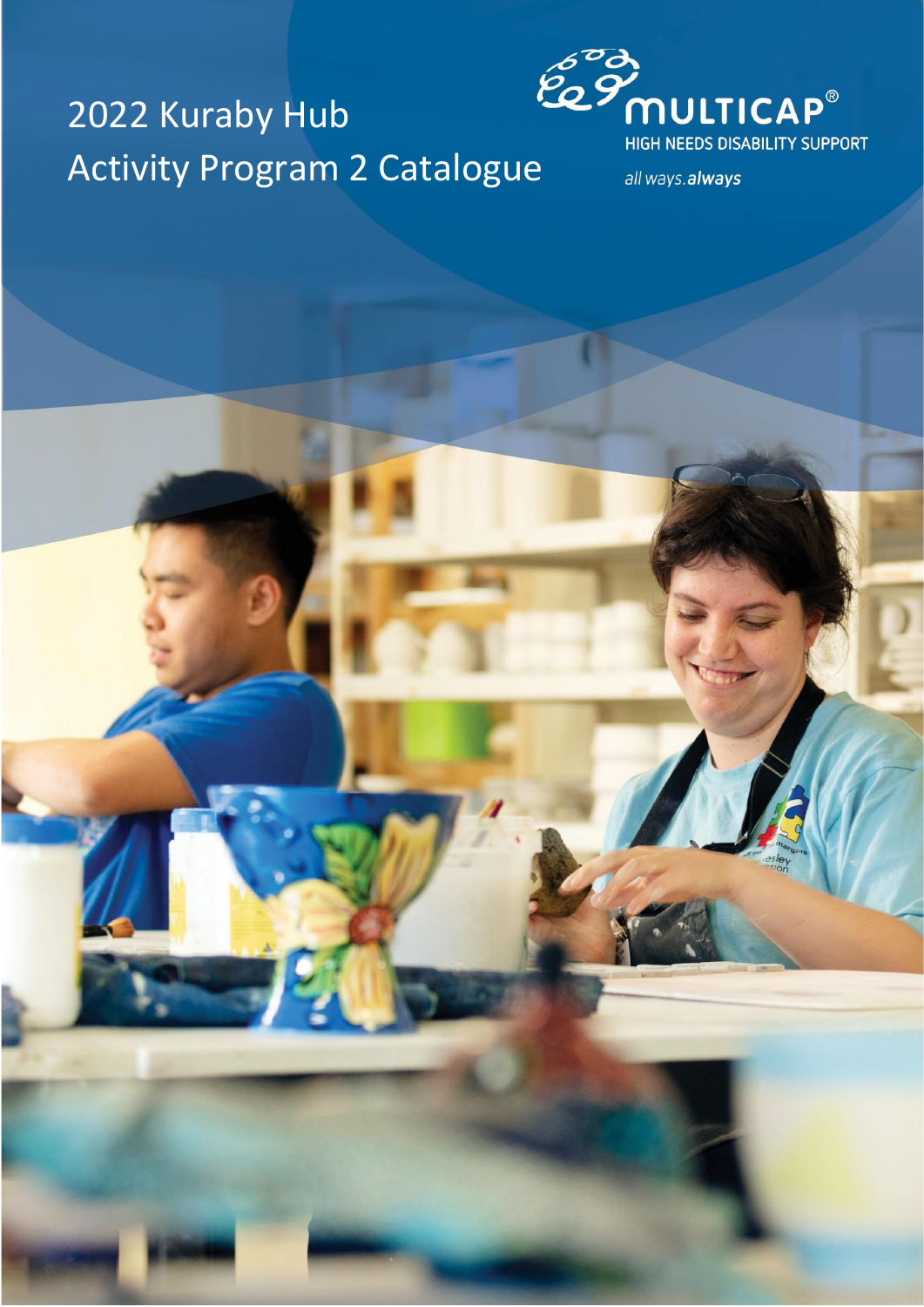## 2022 Kuraby Hub Activity Program 2 Catalogue

Welcome to our Hub Activity Program! We are pleased to have you join us for activities at the Kuraby Hub, and we hope you enjoy what we have in store.

Our 12-week Hub programs are designed to offer you structure and consistency, with a focus on outcomes. When making your activity selections, you will be signing up and committing to a complete 12-week program for each day you attend the Hub.

This allows you to fully develop your skills, more opportunity to see progress and reach your goals, and have a sense of completion at the end of the 12-week program. It also helps you develop stronger connections with other customers, and gain more substantial outcomes than one-off activities.

At the end of each program, you have a chance to demonstrate your new skills with two showcase weeks in July and December. The showcase weeks give you the opportunity to do a one-off activity that displays your new skills or goal achievements.

#### **How it works**

• For each day you attend the Hub, choose one activity for the morning and one activity for the afternoon, or a full day activity where available.

As you are committing to that specific activity for 12 weeks (ie. Sailing every Monday, cooking every Tuesday morning and games every Tuesday afternoon), please make sure the activities you choose are ones that align well with your NDIS goals, or are activities you are passionate about.

- Tick the program you wish to be registered into as outlined below and either phone through your choices to (07) 3423 2707 or return it to Kuraby Hub by 4<sup>th</sup> March 2022.
- Program allocation is based on first-come, firstserved; so, make sure you get your selections in fast! If you need help to complete the form, please call us on (07) 3423 2707 or 0408 400 568
- **Day Structure** Start of **Morning** Day Program **All Dav** Lunch Program Afternoon End Program  $\alpha$ f Day
- A confirmation letter will be sent to you with the activities you are participating in.
- If your chosen activity is at capacity, we will phone you and see if you would like to be placed in an alternative activity or increase your level of support to be able to participate. We are unable to permit changes to your activity program once confirmed due to group-based scheduling. If you do not wish to participate in an activity you have selected, please contact Joselyn Pugin or Vijay Sudhakaran on (07) 3423 2707.

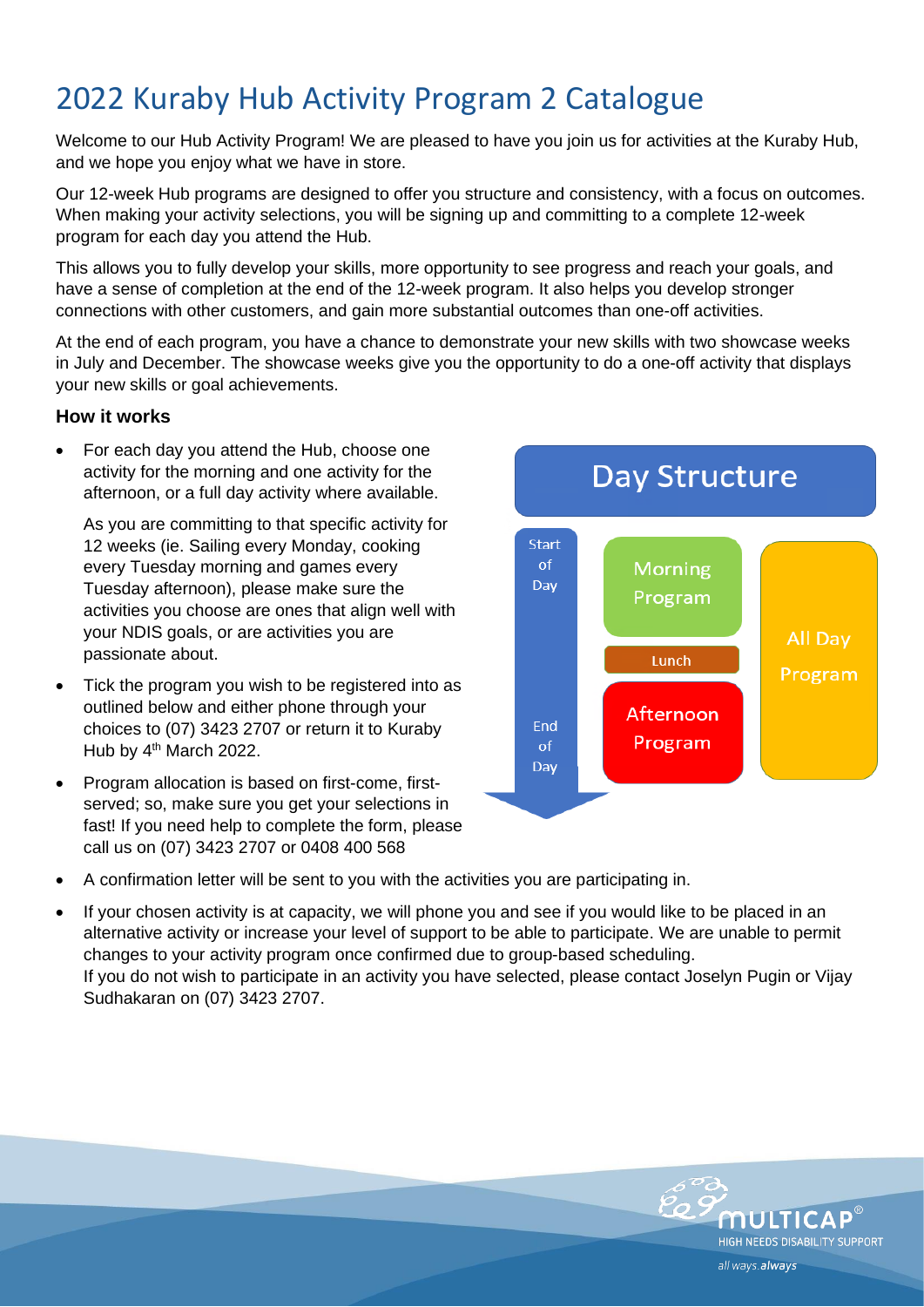## Monday Activities

| Morning – Choose One |                                                                                                                                                                                 |             | chosen<br>activity |
|----------------------|---------------------------------------------------------------------------------------------------------------------------------------------------------------------------------|-------------|--------------------|
|                      | Save our Planet<br>Attention all green thumbs! Get involved in maintaining                                                                                                      | No.         |                    |
|                      | Kuraby's Herb and veggie garden, help create and maintain<br>our worm farm and get on board with recycling containers for<br>change. Every little bit helps to save our planet! | Cost        |                    |
|                      | Sound, Rhythm and Music - ASDAN Approved : One off cost of<br>\$25                                                                                                              |             |                    |
|                      | Get your mind and body working together while having fun with<br>music and movement. NB. Previous ASDAN Participants from<br>this year only pay \$10 to cover the program book. | No.<br>Cost |                    |
|                      | Swimming                                                                                                                                                                        |             |                    |
|                      | Dive in for some wet 'n' wild fun at Runcorn Pool                                                                                                                               | \$4.90      |                    |

#### **AND**

| Afternoon – Choose One |                                                                                                                                             |             |                    |
|------------------------|---------------------------------------------------------------------------------------------------------------------------------------------|-------------|--------------------|
|                        |                                                                                                                                             |             | chosen<br>activity |
|                        | Yoga<br>Namaste! Take time out to breathe. Go on an enlightening<br>journey with your peers and strengthen your mind, body and<br>soul.     | No.<br>cost |                    |
|                        | <b>Reading Rabbits</b><br>Go on an adventure with your imagination! Reading Rabbits<br>explores stories about a different topic every week. | No.<br>Cost |                    |
|                        | <b>Karaoke Klub</b><br>Sing and dance to all your old favourites in Kuraby's Karaoke<br>Klub!                                               | No.<br>Cost |                    |

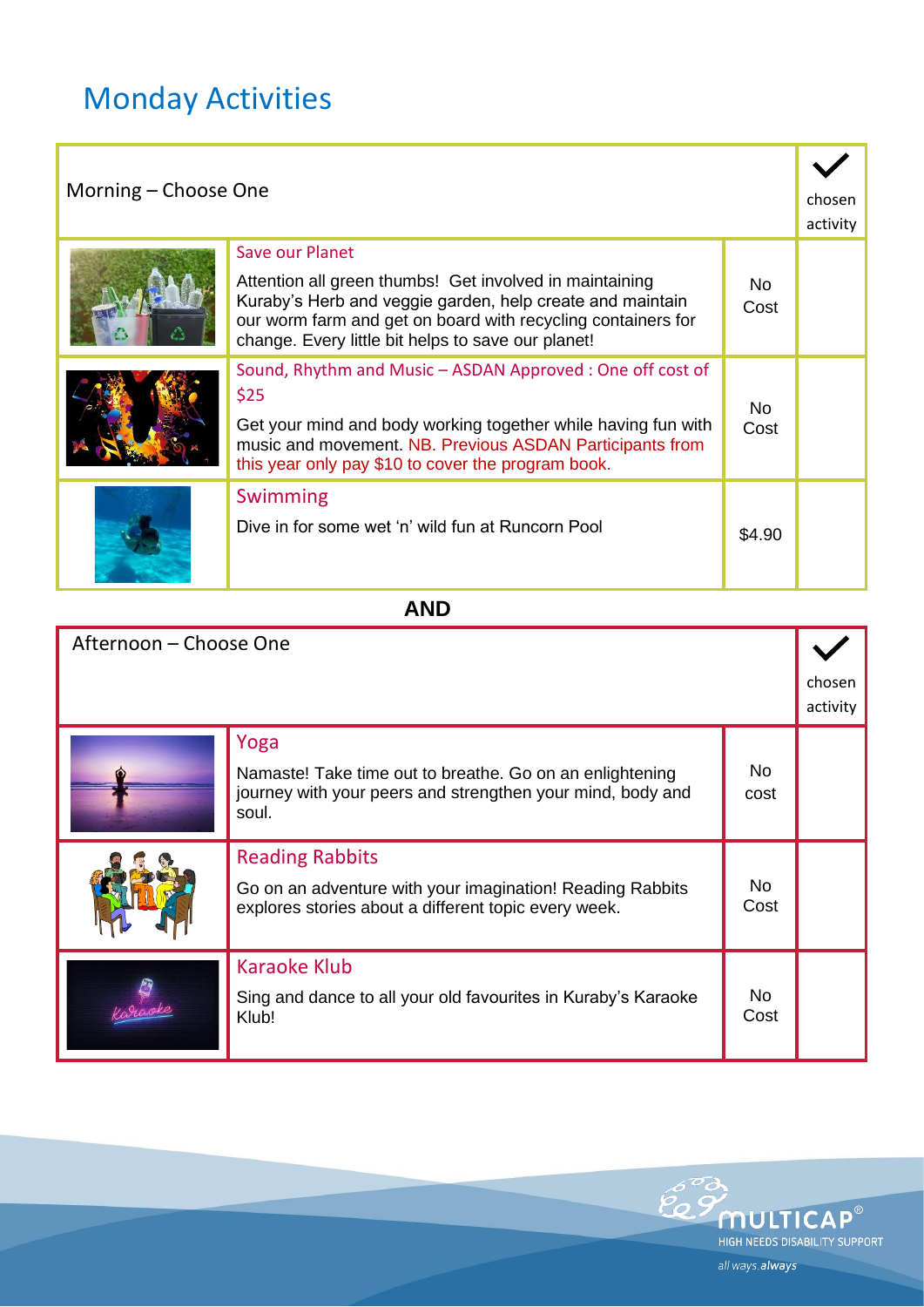## Tuesday activities

| Morning – Choose One |                                                                                                                                                                                                                                                                                                                                                           |                                | chosen<br>activity |
|----------------------|-----------------------------------------------------------------------------------------------------------------------------------------------------------------------------------------------------------------------------------------------------------------------------------------------------------------------------------------------------------|--------------------------------|--------------------|
|                      | <b>Indoor Sports Stars</b><br>Test your skills in Soccer, Cricket, Netball and beach<br>volleyball in a fantastic indoor court facility run by amazing<br>onsite facilitators.                                                                                                                                                                            | \$7                            |                    |
|                      | Let's Bake<br>Get ready to get your bake on! Bake a new and delicious<br>treat each week while learning new skills and tasting new<br>things.                                                                                                                                                                                                             | Cost of<br>grocery<br>purchase |                    |
|                      | <b>Centre of Creative Arts (COCA)</b><br><b>COCA Ceramics</b><br>Have you always wanted to make things with clay?<br>Learn how to use air dried clay to make small animals and little<br>pots that you can use at home or give away as gifts.<br>Make your own designs and cool creations with your group<br>which can also be included in an exhibition. | \$2                            |                    |

**AND**

| Afternoon - Choose One       |                                                                                                                                                                                                                                                                                                                     |             |                    |
|------------------------------|---------------------------------------------------------------------------------------------------------------------------------------------------------------------------------------------------------------------------------------------------------------------------------------------------------------------|-------------|--------------------|
|                              |                                                                                                                                                                                                                                                                                                                     |             | choser<br>activity |
|                              | <b>Picnic in the Park</b><br>Gather your friends, get out the ball games and head to the park for a<br>Picnic. Visit a different local park each week for lunch, don't forget to<br>BYO lunch.                                                                                                                      | No.<br>Cost |                    |
| etters vs Number<br>$ciqiqi$ | <b>Numeracy and Literacy</b><br>Learn while having fun in our Numeracy and Literacy based program.<br>Explore letters and numbers by playing games, participating in fun<br>activities and incorporating letters and numbers for real life situations.                                                              | No.<br>Cost |                    |
|                              | <b>Centre of Creative Arts (COCA)</b><br><b>COCA Ceramics</b><br>Have you always wanted to make things with clay?<br>Learn how to use air dried clay to make small animals and little pots<br>that you can use at home or give away as gifts.<br>Make your own designs and cool creations with your group which can | \$2         |                    |
|                              | also be included in an exhibition.                                                                                                                                                                                                                                                                                  |             |                    |

**EQUEL TICAP** HIGH NEEDS DISABILITY SUPPORT

all ways.always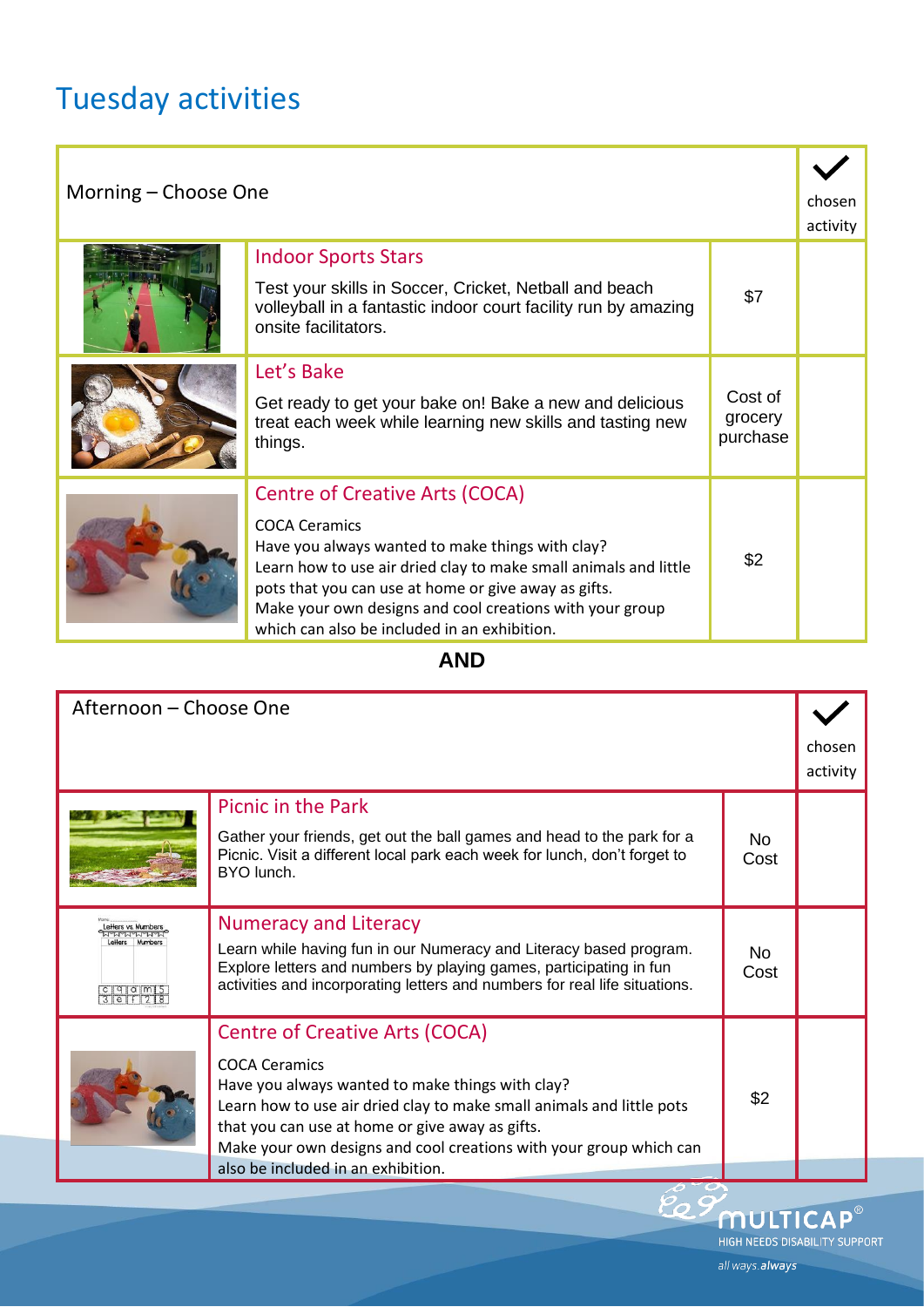## Wednesday activities

| Morning – Choose One |                                                                                                                                                                                                       |             | chosen<br>activity |
|----------------------|-------------------------------------------------------------------------------------------------------------------------------------------------------------------------------------------------------|-------------|--------------------|
|                      | Chill Out Spa – Mind and Body<br>Give your body time out for a relaxing foot spa and indulge your<br>spirit and soul with fragrant experiences and calming music in<br>Chill out spa - Mind and Body. | \$2         |                    |
|                      | Zumba boot camp<br>Have fun and feel good when you shake your boomba with<br>Zumba!                                                                                                                   | No.<br>Cost |                    |
|                      | Swimming<br>Dive in for some wet 'n' wild fun at Runcorn Pool.                                                                                                                                        | \$4.90      |                    |

### **AND**

| Afternoon – Choose One |                                                                                                                                                                                               |             |                    |
|------------------------|-----------------------------------------------------------------------------------------------------------------------------------------------------------------------------------------------|-------------|--------------------|
|                        |                                                                                                                                                                                               |             | chosen<br>activity |
|                        | Movies@Kuraby<br>Each week the group chooses a film from our selection of fun and<br>family flicks while sharing their own reviews with friends.                                              | No.<br>cost |                    |
|                        | Wii Games and Ipad activities<br>Have fun while improving your fitness, strength,<br>balance and coordination playing Wii games.                                                              | Cost        |                    |
|                        | Urban Discovery (Local Parks)<br>Explore some of our beautiful local parks and get back to nature.<br>Perfect for customers with limited mobility to stretch and<br>strengthen their muscles. | Cost        |                    |

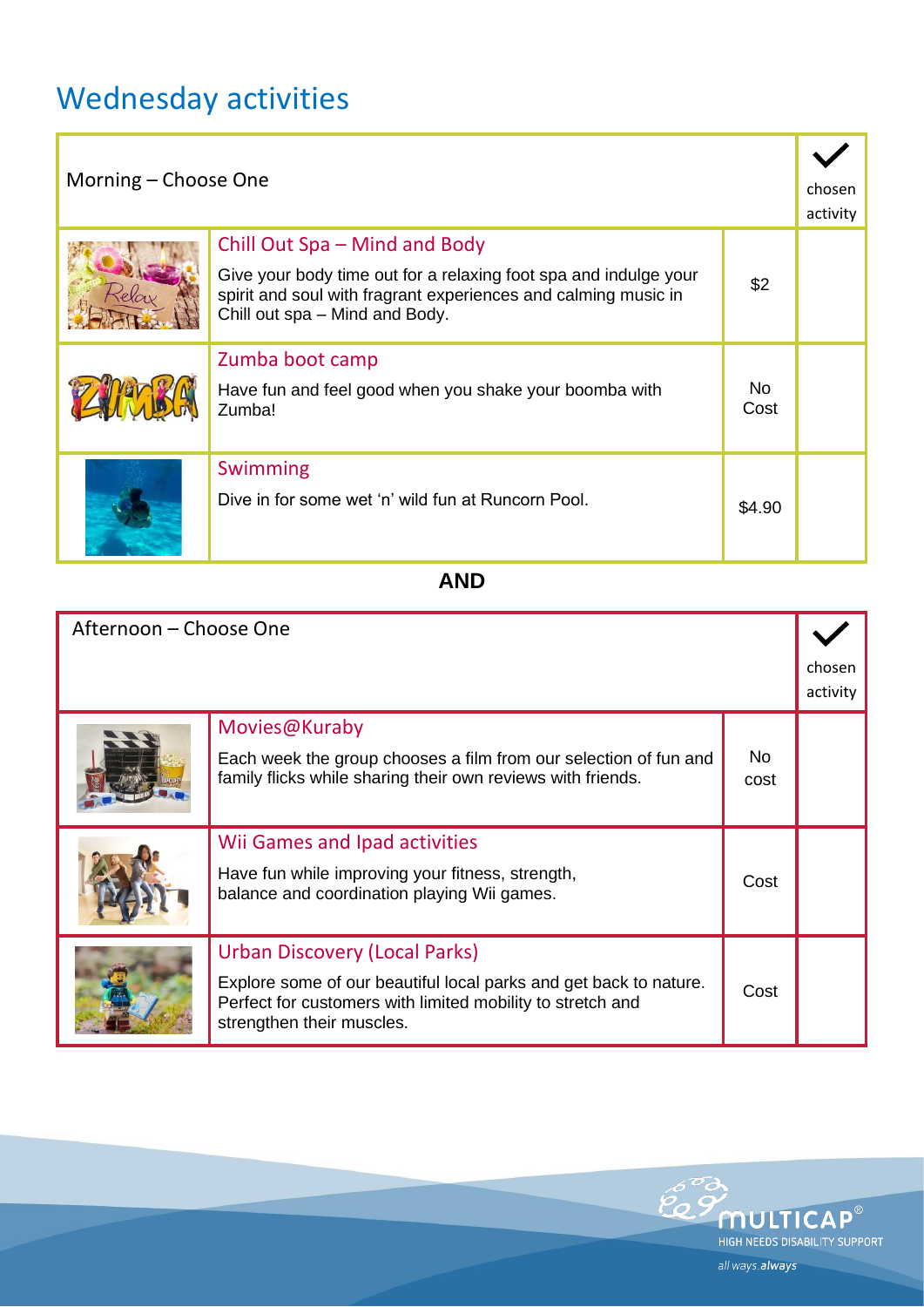## Thursday activities

| Morning - Choose One |                                                                                                                                          |             | chosen<br>activity |
|----------------------|------------------------------------------------------------------------------------------------------------------------------------------|-------------|--------------------|
|                      | <b>Move Your Muscles</b><br>Chill out by taking a walk or heading to the gym at Kuraby<br>Park for a quick workout in the great outdoors | No.<br>Cost |                    |
|                      | <b>Board Games</b><br>Challenge yourself against your mates and show your skills at<br>UNO, Connect 4, Snakes and Ladders or Guess Who!  | No.<br>Cost |                    |
|                      | <b>Creation Dough</b><br>Make your own dough and let your imagination run wild creating<br>playdough sculptures.                         | No.<br>Cost |                    |

**AND**

| Afternoon - Choose One |                                                                                                                                                                                                                                                                                     |             |                    |
|------------------------|-------------------------------------------------------------------------------------------------------------------------------------------------------------------------------------------------------------------------------------------------------------------------------------|-------------|--------------------|
|                        |                                                                                                                                                                                                                                                                                     |             | chosen<br>activity |
|                        | <b>Book Worms</b>                                                                                                                                                                                                                                                                   |             |                    |
|                        | Visiting the Logan North Library's Accessibility Centre to<br>overcome barriers to learning and discover new assistive<br>technology and adaptive equipment in this sensory-friendly<br>learning environment.<br>Evidence of covid-19 Vaccination is required to enter the<br>venue | No.<br>Cost |                    |
|                        | Movies@Kuraby                                                                                                                                                                                                                                                                       |             |                    |
|                        | Each week the group chooses a movie from our selection of fun<br>and family flicks while sharing their own reviews with friends.                                                                                                                                                    | No.<br>Cost |                    |
|                        | <b>Crafty critters</b>                                                                                                                                                                                                                                                              |             |                    |
|                        | A range of arts and crafts activities with a different theme each<br>week.                                                                                                                                                                                                          | No.<br>Cost |                    |

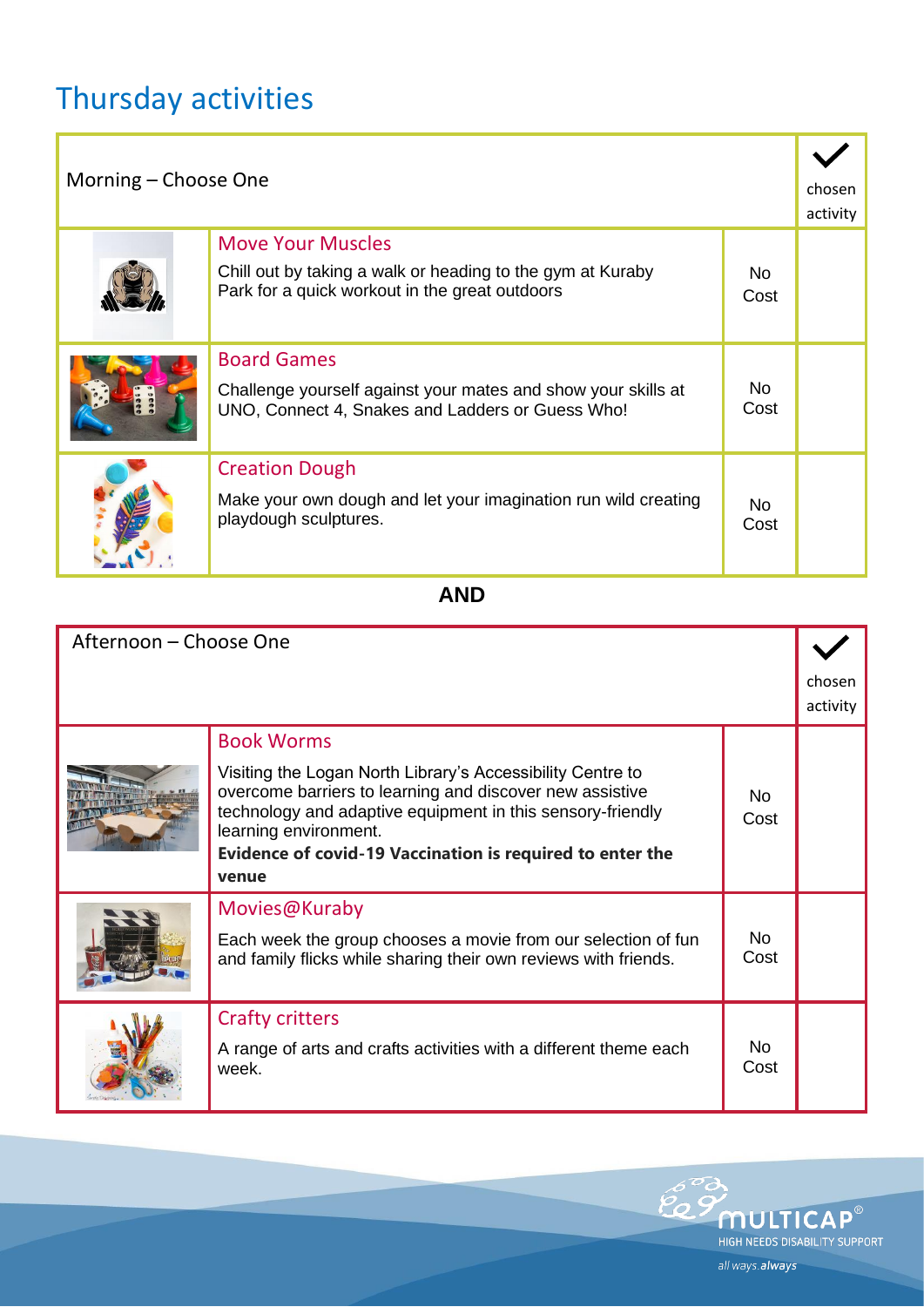### **OR – choose one All Day activity below**

**Music Therapy-** Please make sure that there is funding in Customer's Capacity Building- Improved Daily Living category in their NDIS plan.

| Music Therapy (Expression of Interest only) |                                                                                                                                                                                                                                   |                                        | chosen<br>activity |
|---------------------------------------------|-----------------------------------------------------------------------------------------------------------------------------------------------------------------------------------------------------------------------------------|----------------------------------------|--------------------|
|                                             | <b>Morning Session</b><br>A research-based practice which assists customers to reach<br>functional goals such as facilitating communication, developing<br>self-regulation strategies and developing social interactive skills.   | As per the<br><b>NDIS</b><br>Agreement |                    |
|                                             | <b>Afternoon Session</b><br>A research-based practice which assists customers to reach<br>functional goals such as facilitating communication, developing<br>self-regulation strategies and developing social interactive skills. | As per the<br><b>NDIS</b><br>Agreement |                    |

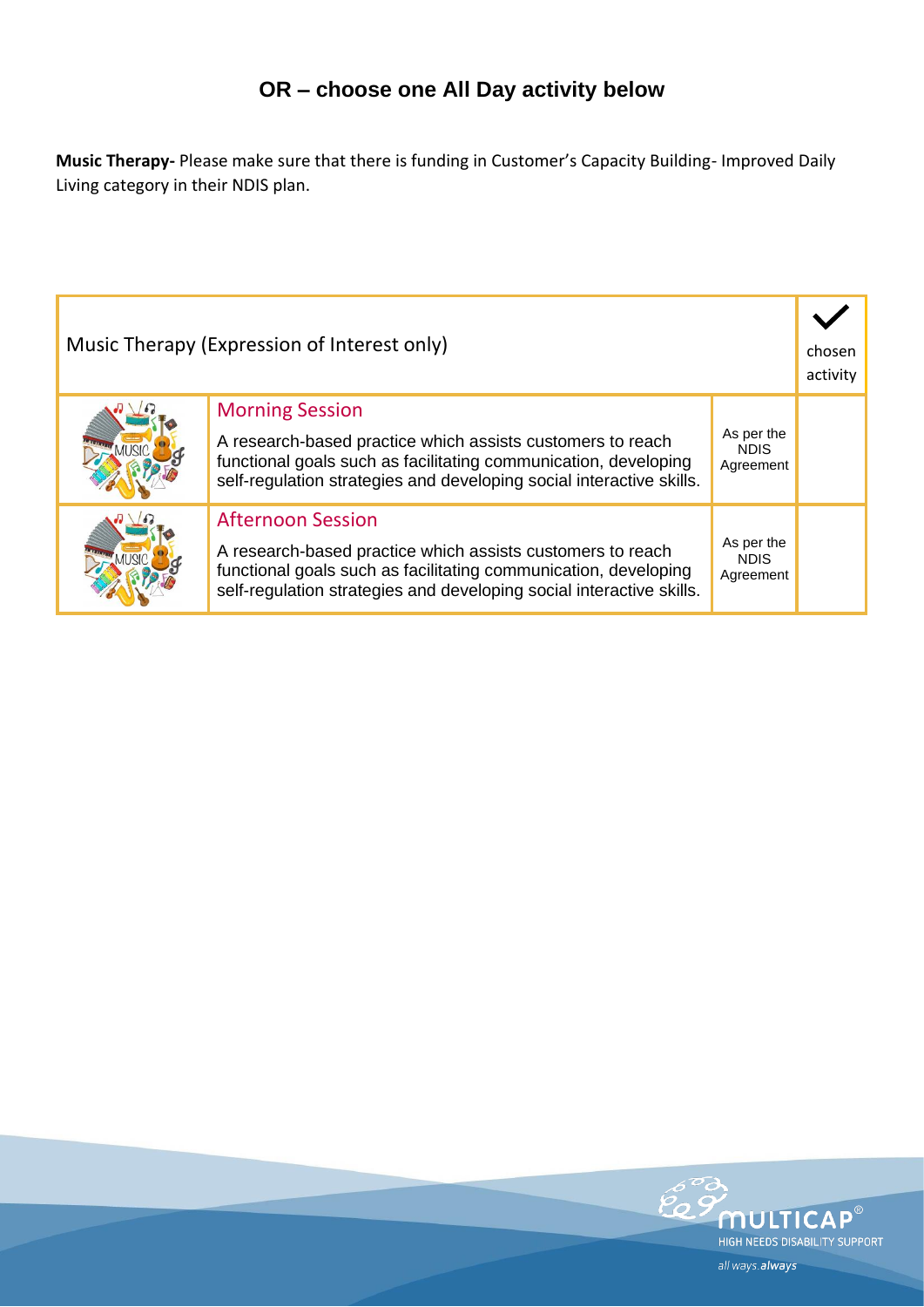## Friday activities

| Morning – Choose One |                                                                                                                                                                                               |                                | chosen<br>activity |
|----------------------|-----------------------------------------------------------------------------------------------------------------------------------------------------------------------------------------------|--------------------------------|--------------------|
|                      | Let's Bowl<br>Lace up your bowling shoes and hit the lanes for a game of ten<br>pin bowling at Logan City Lanes.<br><b>Evidence of covid-19 Vaccination is required to enter the</b><br>venue | \$7                            |                    |
|                      | <b>Master Cook</b><br>Learn new culinary skills and perfect your existing ones while<br>making some tasty treats for you and your friends with<br>Mastercook.                                 | Cost of<br>grocery<br>purchase |                    |
|                      | <b>Workout Warriors</b><br>Commit to get fit! Have fun with your friends while improving<br>your health and wellbeing.                                                                        | No Cost                        |                    |

**AND**

| Afternoon - Choose One |                                                                                                                                                                       |                         |                    |
|------------------------|-----------------------------------------------------------------------------------------------------------------------------------------------------------------------|-------------------------|--------------------|
|                        |                                                                                                                                                                       |                         | chosen<br>activity |
|                        | Out to lunch                                                                                                                                                          |                         |                    |
|                        | Tantalize your tastebuds by tasting your way around different<br>local venues each week. Practice your social skills and budgeting<br>while enjoying a gourmet feast. | Cost of<br><b>lunch</b> |                    |
|                        | <b>Evidence of covid-19 Vaccination is required to enter the</b><br>venue                                                                                             |                         |                    |
|                        | <b>Trail Blazers</b>                                                                                                                                                  |                         |                    |
|                        | Explore our local area, finding hidden treasures and new and<br>exciting activities.                                                                                  | No.<br>Cost             |                    |
|                        | Movies@Kuraby                                                                                                                                                         |                         |                    |
|                        | Each week the group chooses a movie from our extensive movie<br>Library and then give our own Kuraby Hub movie review.                                                | No.<br>Cost             |                    |